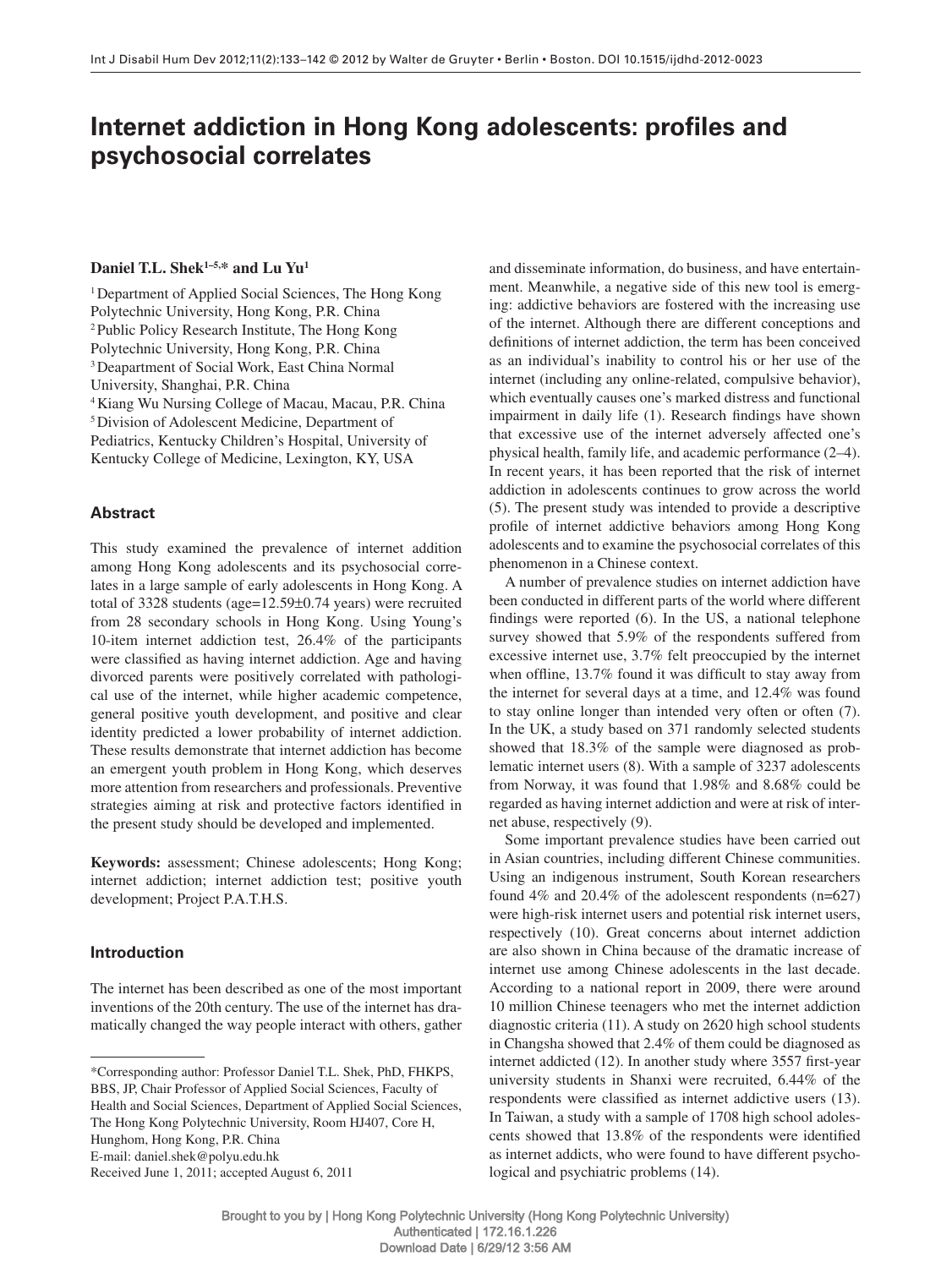With regard to Hong Kong, utilizing the Young's 20-item questionnaire to examine internet addiction among 976 students, the Tsuen Wan Center of the Chinese YMCA of Hong Kong (15) reported that 61.4% of senior primary school students,  $35.2\%$  of secondary 1–3 students,  $18.8\%$  of secondary 4–5 students, 35.8% of secondary 6–7 students, and 37.0% of college students could be identified as highly at risk of internet addiction. By comparing the data derived from two studies using the Young's 8-item questionnaire, Chan (16) found that the prevalence of internet addiction had increased from 3.0 % in 2000 to 14.7 % in 2002. In a more recent study of 6121 adolescents, Shek et al.  $(17)$  showed that 19.1% of the respondents were internet addicts using a validated Young's 10-item questionnaire.

 While the number of prevalence studies on internet addiction is accumulating, several conceptual and methodological gaps are observed. First, inconsistent findings regarding the prevalence rates of internet addiction were reported by different researchers. Second, different instruments for assessing internet addiction were used. For example, while a 40-item Chinese internet-related addictive behavior inventory was designed and used to assess internet addiction in Taiwan (14), Young's questionnaires were commonly adopted by researchers in China mainland and Hong Kong (13, 18) . Third, different diagnostic criterion and cut-off scores were employed in different studies. Although most studies followed Young's proposed cut-off of a 4 of 10 symptoms criteria, some used a higher cut-off score. Fourth, most studies utilized cross-sectional designs and thus cannot provide a complete understanding of how internet addiction developed. Fifth, some prevalence studies were based on small and unrepresentative samples. For example, in a study conducted in Korea aimed at analyzing causes of juvenile internet addiction, only 240 completed questionnaires were collected out of 700 questionnaires distributed, which put both the reliability and validity of the findings in doubt  $(19)$ . These gaps point to a critical need to establish standardized measures for the assessment of internet addiction and to develop norms and cut-off scores for particular populations through methodologically sound empirical studies. Unfortunately, except a few exceptions (17) , there are few validated Chinese measures on internet addiction.

Against this background, the first purpose of the present study is to provide a descriptive profile of internet addictive behavior among Hong Kong adolescents based on a large sample of Hong Kong students. The first wave of data of a large-scale longitudinal research  $(n=3328)$  in the continuation phase of the Project P.A.T.H.S. collected in the 2009-10 academic year are presented in this paper. Obviously, such a descriptive profile would serve as a baseline profile for the next step of longitudinal research. A validated instrument, Young's 10-item internet addiction questionnaire, is used, which has shown robust psychometric properties on Hong Kong youth population in previous studies (17) . It is expected that, based on the longitudinal data, norms and cut-off scores for internet addiction for Hong Kong adolescents would be eventually developed.

To prevent the intensified internet addiction problem in adolescents, one important strategy is to reduce the related risk factors and strengthen the associated protective factors simultaneously. Hence, to devise effective preventive strategies, it is important first to understand both risk and protective factors in the development of internet addiction. A few demographic factors were found to be related to internet addiction. First, gender is correlated with the prevalence of internet addiction. A common finding is that there are significantly more males than females who were identified as internet addicts, although the number of females involved in excessive internet use also increased (20, 21) . Second, age has been consistently reported as a predictor of internet addiction. Individuals who are in adolescence and young adulthood are more likely to become internet addicts, as compared to other age groups (20, 22). There are views suggesting that adolescents who are in the process of psychological development and crystallizing their personality may be particularly vulnerable to developing addictive behaviors. Researchers have also pointed out some other risk factors specific to this age group, including a strong desire to develop a sense of identity, a need to build up intimate relationship, and easily having access to the internet either at home or in school (23) . However, the relationship between age and internet addiction within adolescence has not been addressed.

 Third, parental marital discord is a risk factor for internet addiction. It was reported that internet addiction was more prevalent among adolescents who grew up in single-parent families, had high parent-adolescent conflict, and had interparental conflict (24). Fourth, with specific reference to Hong Kong, a society made up of immigrants, researchers have suggested that immigration status may be a risk factor for youth mental health (25) . It has been reported that immigrant youth from mainland China often encountered acculturative stresses, such as language difficulty and unfamiliarity with social resources, which may further lead to peer relationship problems and low self-image (26) . As such, it is very likely that immigrant youth would display more behavioral problems than local youth, including internet addiction. Nonetheless, the association between immigration status and adolescent internet addictive behaviors remains to be investigated, especially in the context of Hong Kong.

Positive youth development may be another significant protective factor for adolescent internet addiction. Researchers have reported that youth addictive behaviors, such as gambling and substance abuse could be more effectively prevented by promoting positive youth development, such as pro-social behaviors, social competence, academic performance, and positive self-identity. For example, based on a 2-year longitudinal dataset, Shek reported that positive youth development indexed by different indicators was negatively related to adolescent behavioral intention to gamble, and that positive youth development measures predicted adolescent gambling and their changes over time (27). There are also cross-sectional as well as longitudinal findings showing that positive youth development indirectly influenced problem behavior via life satisfaction (28, 29). Similarly, researchers evaluated the long-term effects of an intervention that incorporate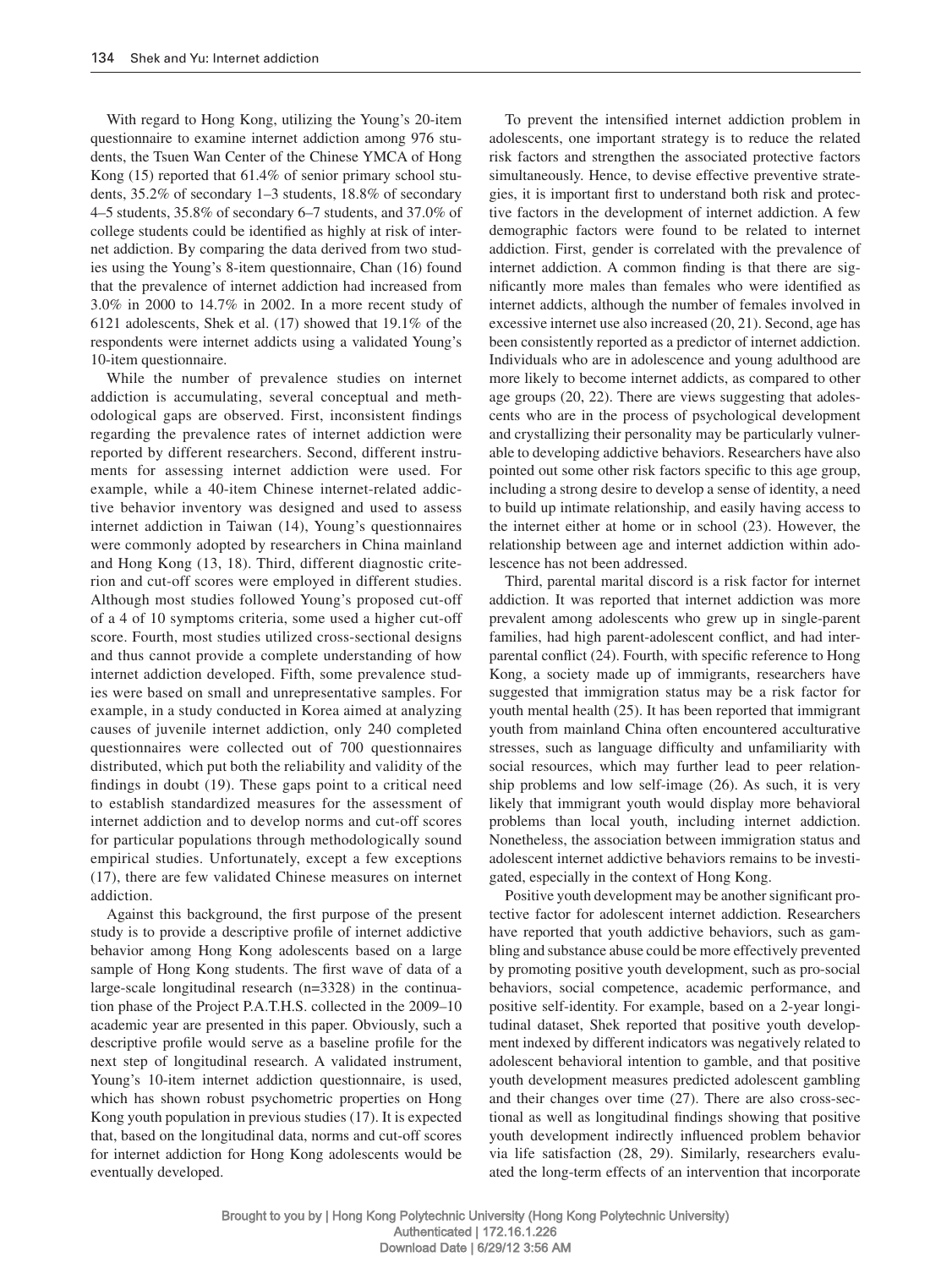parental education, teacher training, and social competence training on adolescent health risk behaviors for elementary school students living in high-crime communities (30). The results showed that students who received the intervention reported fewer delinquent behaviors by the age of 18.

 With regard to the prevention of internet addiction, Shek and Yu recently reported the long-term effects of a positive youth development program, the Project P.A.T.H.S., on a list of youth problem behaviors, based on a longitudinal randomized group study (31). The results showed that participants' ability to control internet use in the control group decreased more quickly than the experimental group who received the positive youth development program and the experimental group also showed a faster deceleration than the control group. Using the individual curve modeling technique, it was found that at the latter stage of the experiment while the program participants ' control over the internet increased, such ability in the controlled participants continued to deteriorate. These findings suggest that positive youth development appears to be a common protective factor for youth problem behaviors, including internet addiction. However, studies that directly examine the relationship between various positive youth development constructs and internet addiction are almost non-existential.

 Against this background, the second purpose of this study is to investigate risk and protective factors for internet addiction in Hong Kong adolescents, with particular reference to gender, age, immigration status, parental marital status, and positive youth development. Based on literature review, the following hypotheses are proposed: (1) male students would be more likely than female students to display internet addictive behaviors; (2) growing up in a non-intact family would be positively correlated with internet addictive behavior; (3) immigrant youth would display more pathological internet use than local adolescents; (4) different positive youth development constructs would be negatively related to adolescents ' internet misuse. The identification of the relationship between these factors and the incidence of internet addiction would be useful to develop effective approaches to prevent internet addiction among adolescents in the future.

# **Methods**

 As introduced earlier, the present study is part of a large longitudinal study aiming at tracking the developmental trends of different positive youth development indicators and risk behaviors among Hong Kong adolescents over time. A total of 28 secondary schools in Hong Kong were selected to participate in the study. Data regarding internet addiction behaviors collected in the first wave of this study are analyzed in this paper.

# **Participants**

 All Secondary 1 students in the selected school were invited to complete a questionnaire anonymously. There were 3328 students responding to the questionnaire. The mean age of the participants was  $12.59$  years (SD=0.74). These include 1719 boys, 1572 girls, and 37 students did not indicate their gender. While most students were born in Hong Kong (78.1%), there are 19.9% of the participants came from China mainland and 2.0% were from other places. The background demographic information of the participants is summarized in Table 1.

# **Procedures**

In the school year of  $2009-10$ , the participants were invited to respond to a comprehensive youth development questionnaire including both existing instruments and scales developed by the first author. The questionnaire survey was conducted by a trained research assistant in classroom settings with standardized instructions. At each measurement occasion, the purposes of the study were introduced and confidentiality of the data collected was repeatedly ensured to all participants. School, parental, and student consent had been obtained before data collection. Participants responded to the questionnaires in a self-administered format. The research assistant was present throughout the administration process to answer possible questions from the participants.

# **Instruments**

 Participants were invited to respond to a composite questionnaire that comprises questions about demographic information, participants ' family environment, different measures of youth development

**Table 1** Descriptive statistics about participants.

| Categorical variables       | n     | $\%$      |           |
|-----------------------------|-------|-----------|-----------|
| Gender                      |       |           |           |
| Male                        | 1719  | 52.2      |           |
| Female                      | 1572  | 47.8      |           |
| Place of birth              |       |           |           |
| Hong Kong                   | 2590  | 78.3      |           |
| Mainland China              | 655   | 19.8      |           |
| Others                      | 64    | 1.9       |           |
| Parental marital status     |       |           |           |
| First marriage              | 2781  | 84.4      |           |
| Divorced                    | 209   | 6.3       |           |
| Separated                   | 73    | 2.2       |           |
| Remarried                   | 129   | 3.9       |           |
| Others (not first marriage) | 104   | 3.2       |           |
| Family economic status      |       |           |           |
| Receiving CSSA              | 225   | 6.8       |           |
| Not receiving CSSA          | 2606  | 78.3      |           |
| Others                      | 465   | 13.9      |           |
| Internet addiction          |       |           |           |
| Yes                         | 847   | 26.4      |           |
| No                          | 2364  | 73.6      |           |
| Continuous variables        | Mean  | <b>SD</b> | Range     |
| Age                         | 12.59 | 0.74      | $10 - 18$ |
| <b>ASC</b>                  | 3.12  | 0.67      | $1 - 5$   |
| <b>CBC</b>                  | 4.45  | 0.75      | $1 - 6$   |
| PA                          | 4.50  | 0.89      | $1 - 6$   |
| <b>GPYDQ</b>                | 4.50  | 0.71      | $1 - 6$   |
| PIT                         | 4.24  | 0.96      | $1 - 6$   |
| <b>NET</b>                  | 0.23  | 0.24      | $0 - 1$   |

 CSSA, Comprehensive Social Security Assistance; ASC, academic school competence; CBC, cognitive behavioral competence; PA, prosocial attributes; GPYDQ, general positive youth development; PIT, positive and clear identity; NET, internet addiction.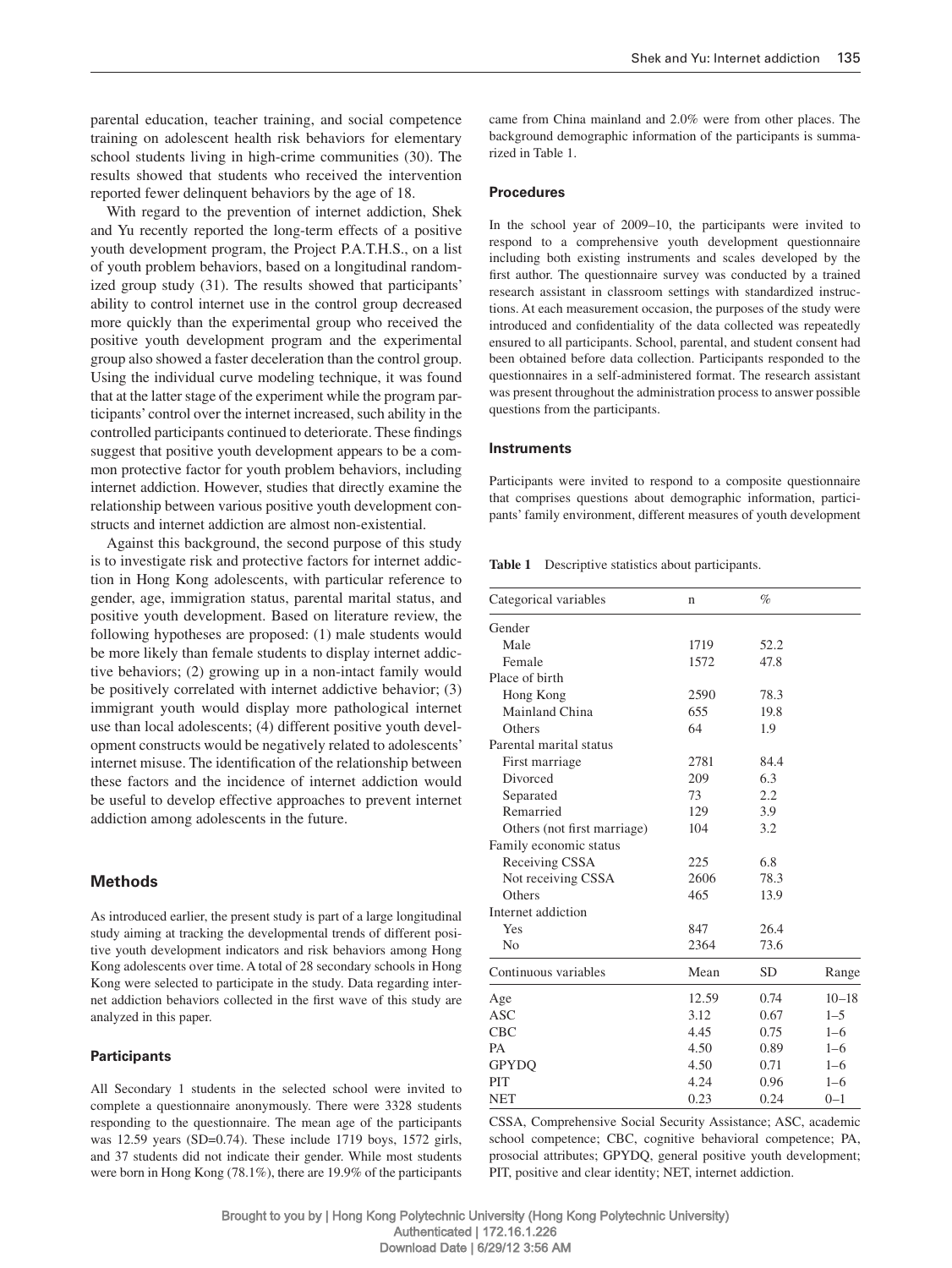constructs, and problem behaviors. For family factors, participants responded to questions regarding paternal presence, maternal presence, parental marital status, paternal educational level, maternal educational level, and family economic status. Family economic status is indexed by the question of whether the family of the participant is receiving Comprehensive Social Security Assistance (CSSA), a financial aid provided by the Hong Kong government for low-income populations, at the time of survey. Respondents are also asked to indicate the marital status of their parents, including: " divorced and not remarried," "separate and not remarried," "couple, first marriage," "couple, second, or above marriage," and "others." The scales used to assess internet addiction and positive youth development constructs are introduced below.

**Young's 10-item internet addiction test** Young developed several instruments to assess internet addiction, among which the 10-item internet addiction (IAT) test has been validated by Shek et al. (17) for Chinese populations and was selected to measure youth internet addictive behavior in this study. The 10-item IAT asks respondent to answer "Yes" or "No" as to whether they have the listed internet addictive behaviors in the past one year. Example items include " feeling a need to spend more and more time online to achieve satisfaction," and "feeling restless or irritable when attempting to cut down or stop on-line use." A person is classified as "internet addiction" if he/she shows 4 or more of the listed behaviors. Cronbach's  $\alpha$ of IAT for the present sample was 0.79.

#### **Chinese Positive Youth Development Scale (CPYDS)** The CPYDS consists of 15 subscales which are listed as follows:

- 1. Bonding Subscale (three items)
- 2. Resilience Subscale (three items)
- 3. Social Competence Subscale (three items)
- 4. Emotional Competence Subscale (three items)
- 5. Cognitive Competence Subscale (three items)
- 6. Behavioral Competence Subscale (three items)
- 7. Moral Competence Subscale (three items)
- 8. Self-determination Subscale (three items)
- 9. Self-rfficacy Subscale (two items)
- 10. Beliefs in the Future Subscale (three items)
- 11. Clear and Positive Identity Subscale (three items)
- 12. Spirituality Subscale (three items)
- 13. Prosocial Involvement Subscale (three items)
- 14. Prosocial Norms Subscale (three items)
- 15. Recognition for Positive Behavior Subscale (three items)

 Based on factor analyses, Shek and Ma (32) proposed that the 15 subscales in the CPYDS could be further reduced to four dimensions:

- Cognitive Behavioral Competence (CBC): Scale score is calculated by averaging scores on Cognitive Competence Subscale, Selfdetermination Subscale, and Behavioral Competence Subscale.
- Prosocial Attributes (PA): Scale score equals to the mean score of Prosocial Involvement Subscale and Prosocial Norms Subscale.
- Positive Identity (PIT): Scale score is computed by averaging scores of Beliefs in the Future Subscale and Clear and Positive Identity Subscale.
- General Positive Youth Development Qualities (GPYDQ): Scale score equals to the mean score of Resilience Subscale, Social Competence Subscale, Self-Efficacy Subscale, Moral Competence Subscale, Bonding Subscale, Recognition for Positive Behavior Subscale, Spirituality Subscale, and Emotional Competence Subscale.

 These four composite indicators were used to assess participants' positive youth development in the present study. Scores of the four indicators all range from 1 to 6 with higher scores representing high competences in the constructs. The Cronbach's  $\alpha$ coefficients for CBC, PA, PIT, and GPYDQ are 0.82, 0.74, 0.82, and 0.88, respectively, in this study. Descriptive statistics about all variables under study are listed in Table 1. It should be noted that although the administered questionnaire includes other subscales of the CPYDQ, findings regarding the overall score of CPYDQ and its subscales will be reported elsewhere. The present paper only focuses on the predictive effects of the four second-order positive youth development constructs on adolescent Internet addictive behaviors.

**Academic and school competence scale** As a relatively independent positive youth development construct, participants ' academic and school competence (ASC) were measured by three items. For the first item, participants are required to rate their perceived academic performance as compared to other peer students on a fivepoint Likert scale, with 1=very poor, 2=below average, 3=average, 4=above average, and 5=very good. The second item asks the extent to which the respondents are satisfied with their academic performance (1=very dissatisfied, 2=dissatisfied, 3=neutral, 4=satisfied, and 5=very satisfied). The last question asks the participants to rate their conduct in school on a five-point Likert scale (1=very poor, 2=below average, 3=average, 4=above average, and 5=very good). The ASC scale score is calculated by averaging the item scores and ranges from 1 to 5, with high scores representing for high academic and school competence. On the present sample, Cronbach's  $\alpha$ coefficient for ASC is 0.67.

#### **Data analytic plan**

The first purpose of the present study was to provide a descriptive profile of different internet additive behaviors among Hong Kong adolescents. Therefore, numbers and percentages of adolescents who reported pathological use of the internet were first computed. Second, to investigate whether gender, age, immigration status, and positive youth development are predictive of adolescent internet addictive behaviors, multiple regression analysis was performed with the mean score of IAT items as the dependent variable.

Specifically, basic demographic factors (age and gender) were entered in the first block; family economic status, parental marital status, and immigration status of the participant were entered into the second block; youth development constructs including academic and school competence (ASC), cognitive behavioral competence (CBC), prosocial attributes (PA), positive identity (PIT), and general positive youth development qualities (GPYDQ) were entered into the third block of the regression model. To further determine whether different demographic factors and positive youth development constructs contribute to the occurrence of internet addiction, a logistic regression analysis was conducted. Participants who met Young's criterion of internet addiction were first identified. Whether the participant can be diagnosed as internet addiction served as the dependent variable. Independent variables and the order of input were the same as those in the multiple regression analysis.

 It should be noted that although the relationship between family economic status and internet addiction was not a major focus of the present study, this variable was also included as an independent predictor throughout the analyses to control for its possible effects. As 465 participants did not indicate whether their family was receiving CSSA in the year of survey, they were not included in the correlation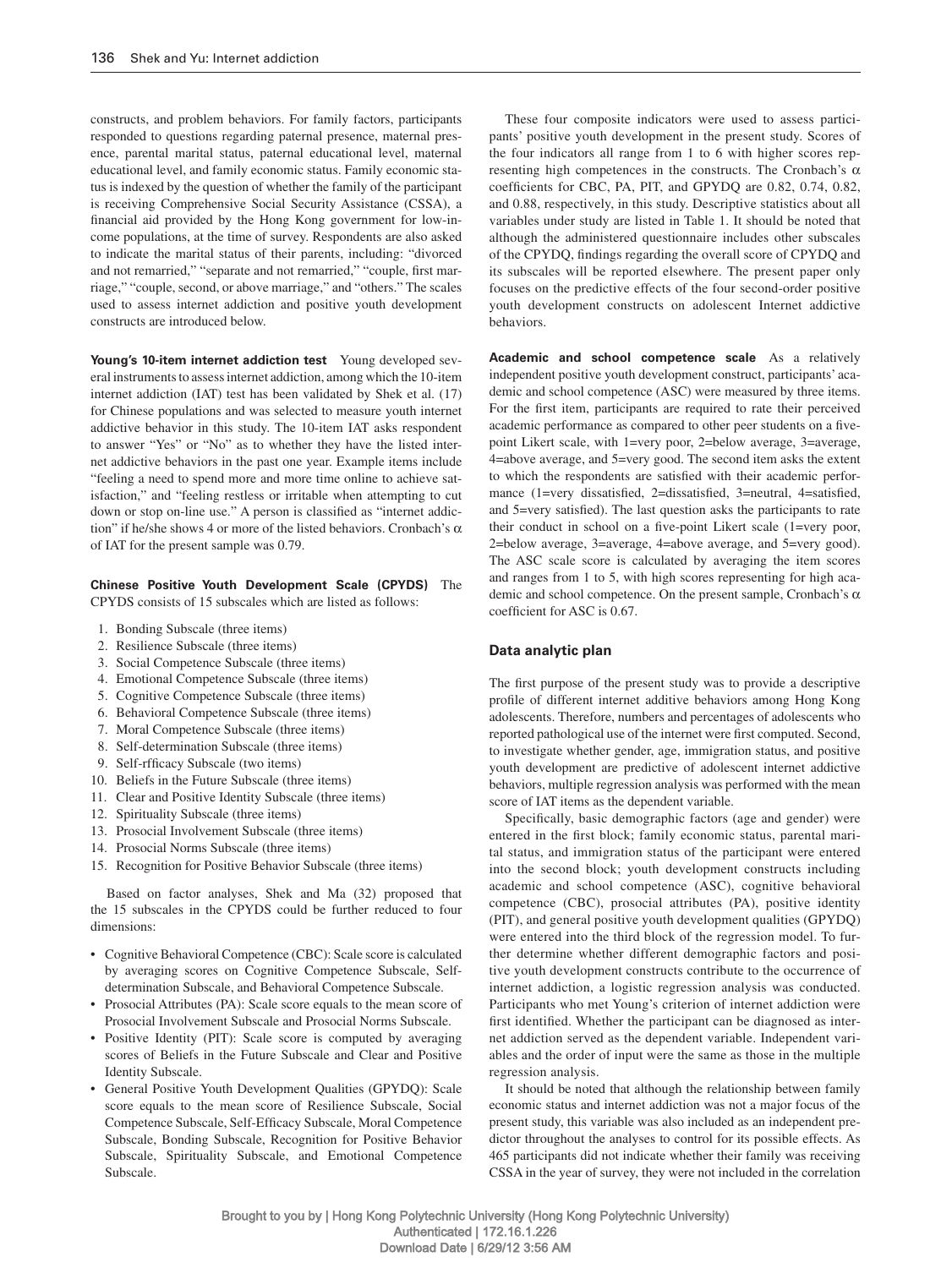analyses. In addition, because immigrant youth from other places than mainland China only accounted for 2.0% of the participants, they were also not included in the analyses that investigated the relationship between immigration status and internet addiction. In other words, the present study focused on comparing local and immigrant adolescents from mainland China.

# **Results**

In this part, a descriptive profile of different type of internet addictive behavior is presented first, followed by the results of multiple regression analyses regarding the predictive effects of demographic characteristics, immigration status, and positive youth development constructs of the participated students on their internet addictive behaviors. Finally, relationships between different predictors and the occurrence of internet addiction at the diagnostic level are reported.

# **Descriptive profiles on internet addictive behavior**

 Numbers and percentages of participants who displayed internet addictive behaviors in the past one year are summarized in Table 2. Several observations can be highlighted from the findings. First, internet addictive behaviors are quite common among Hong Kong adolescents. For example, 39.9% of the respondents reported "feeling preoccupied" with the internet or online services and think about it while off-line";  $42.4\%$  of the students "stay online longer than originally intended"; and about 20% of the participants "risk the loss of a significant relationship, job, or educational or career opportunity because of online use." Second, according to Young's criterion,  $26.4\%$  of the respondents can be classified as internet addiction. Third, 19.2% of the students reported to "go online to escape problems or relieve feelings, such as helplessness, guilt, anxiety, or depression," which indicate the possible psychological and psychiatric comorbidity. These figures clearly highlight the fact that internet addiction is a growing problem for Hong Kong adolescents.

# **Correlates of internet addictive behaviors**

 First, to provide a general picture of the relationships among different variables, several basic statistical analyses were performed. Means and standard deviations for the variables under study are shown in Table 1. For the dependent variable, i.e., internet addiction scale score, descriptive statistics by different groups of gender, family economic status, parental marital status, and immigration status are summarized in Table 3. Pearson's correlation coefficients among positive youth development constructs and internet addiction are also calculated and presented in Table 4 along with the Cronbach's  $\alpha$  coefficients and mean inter-item correlations for all scales used.

Second, the predictive effects of participants' demographic variables and positive youth development constructs on pathological use of the internet were examined in a multiple regression model. The results are presented in Table 5 . Several significant findings can be highlighted. First, participants' age was predictive of internet use behaviors: older students tended to display more pathological use of the internet than younger students. Second, participants with divorced parents were more likely to show internet addictive behaviors than participants with an intact family. Third, higher academic and school adjustment, general positive youth development score, and positive and clear identity significantly predicted a lower level of pathological use of the internet. Fourth, unexpectedly, both gender and immigration status did not show significant relationship with participants' internet addiction. Fifth, the effect of family economic status on internet misuse was nonsignificant. The whole model explained 15% of the variance in adolescents' internet addictive behaviors.

# **Predictors of the occurrence of internet addiction**

 The results of logistic regression analysis are presented in Table 6. Using the probability of being diagnosed as internet addiction as the dependent variable, three factors are found to be significant predictors. First, having divorced parents increased the probability of meeting the diagnostic criterion

|  | Table 2 Percentage of participants with internet addiction behavior. |  |  |  |  |  |
|--|----------------------------------------------------------------------|--|--|--|--|--|
|--|----------------------------------------------------------------------|--|--|--|--|--|

| Internet use behaviors in the past year                                                                             | N <sub>0</sub> |      | Yes    |      |  |
|---------------------------------------------------------------------------------------------------------------------|----------------|------|--------|------|--|
|                                                                                                                     | Number         | $\%$ | Number | $\%$ |  |
| 1. Feeling preoccupied with the internet or on-line services and think about it while off-line                      | 1993           | 60.1 | 1324   | 39.9 |  |
| 2. Feeling a need to spend more and more time on-line to achieve satisfaction                                       | 2243           | 67.7 | 1072   | 32.3 |  |
| 3. Unable to control your on-line use                                                                               | 2561           | 77.3 | 752    | 22.7 |  |
| 4. Feeling restless or irritable when attempting to cut down or stop on-line use                                    | 2824           | 85.4 | 484    | 14.6 |  |
| 5. Stay on-line longer than originally intended?                                                                    | 1906           | 57.6 | 1404   | 42.4 |  |
| 6. Risk the loss of a significant relationship, job, or educational or career opportunity<br>because of on-line use | 2659           | 80.5 | 644    | 19.5 |  |
| 7. Lie to family members or friends to conceal excessive Internet use                                               | 2658           | 80.3 | 651    | 19.7 |  |
| 8. Go on-line to escape problems or relieve feelings, such as helplessness, guilt, anxiety or<br>depression         | 2666           | 80.8 | 633    | 19.2 |  |
| 9. Showing withdrawal when off-line, such as increased depression, moodiness, or irritability                       | 2902           | 88.0 | 395    | 12.0 |  |
| 10. Keep on using internet even after spending too much money on on-line fees                                       | 2962           | 89.9 | 331    | 10.1 |  |
| Participants can be classified as internet addiction (Young's criteria)                                             | 2364           | 73.6 | 847    | 26.4 |  |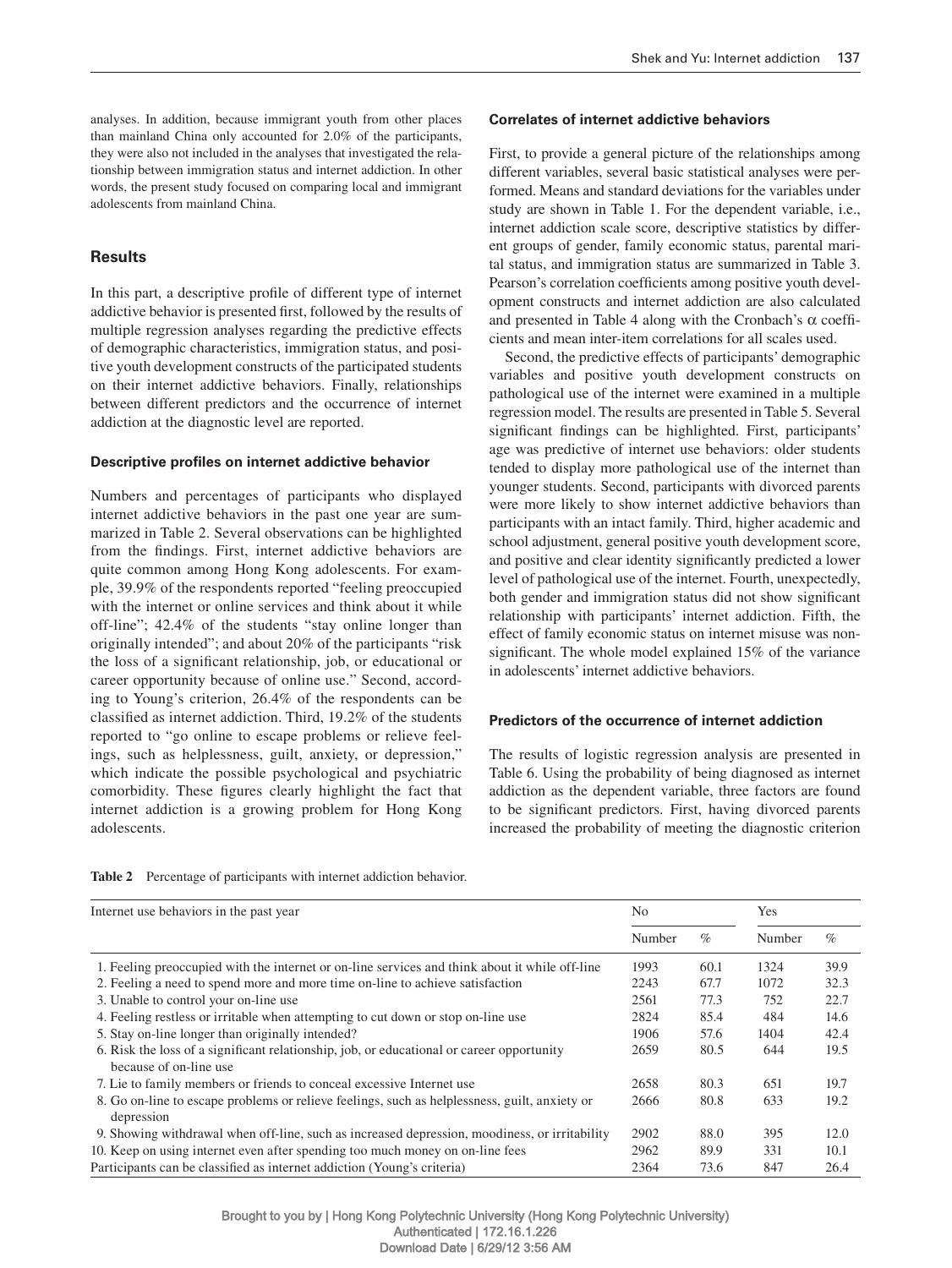|                         | Internet addiction |                       |
|-------------------------|--------------------|-----------------------|
|                         | Mean               | Standard<br>deviation |
| Overall                 | 0.23               | 0.24                  |
| Gender                  |                    |                       |
| Male                    | 0.24               | 0.25                  |
| Female                  | 0.22               | 0.23                  |
| Immigrant status        |                    |                       |
| Hong Kong               | 0.22               | 0.23                  |
| Mainland China          | 0.26               | 0.25                  |
| Family economic status  |                    |                       |
| Not receiving CSSA      | 0.23               | 0.24                  |
| Receiving CSSA          | 0.25               | 0.23                  |
| Parental marital status |                    |                       |
| Divorced                | 0.28               | 0.26                  |
| Separated               | 0.25               | 0.22                  |
| Married                 | 0.22               | 0.23                  |
| Remarried               | 0.26               | 0.24                  |
| Others                  | 0.27               | 0.24                  |

**Table 3** Means and standard deviations of internet addiction in different groups by gender, immigrant status, family economic status, and parental marital status.

 Means and standard deviations in the table are based on scale scores of internet addiction.

of internet addiction, with an odds ratio of  $1.77$  ( $p=0.01$ ). This indicates that students with divorced parents were 1.96 times more likely to be diagnosed as having internet addiction than students whose parents were in their first marriage. The second factor is academic and school competence. Participants who scored higher on academic performance were less likely to be classified as internet addiction (OR= $0.69$ , p< $0.001$ ). Third, the general positive youth development score served as a protective factor for internet addiction, with an odds ratio of 0.46 ( $p < 0.001$ ). This means that when the participant's score on general positive youth development constructs increases one point, the possibility of being diagnosed as having internet addiction would be reduced by half. Again, gender and immigration status were not significant predictors of internet addiction. Males and females showed similar probability of having internet addiction; and the number of internet addicts

**Table 4** Correlations among variables and reliabilities of scales.

|              | ASC     | <b>CBC</b> | РA      | <b>GPYDO</b> | <b>PIT</b> | Cronbach's<br>$\alpha$ (mean) <sup>a</sup> |
|--------------|---------|------------|---------|--------------|------------|--------------------------------------------|
| ASC          |         |            |         |              |            | 0.67(0.40)                                 |
| <b>CBC</b>   | 0.26    |            |         |              |            | 0.82(0.61)                                 |
| <b>PA</b>    | 0.28    | 0.60       |         |              |            | 0.74(0.59)                                 |
| <b>GPYDO</b> | 0.37    | 0.79       | 0.74    |              |            | 0.88(0.48)                                 |
| <b>PIT</b>   | 0.40    | 0.71       | 0.63    | 0.75         |            | 0.82(0.69)                                 |
| <b>NET</b>   | $-0.22$ | $-0.24$    | $-0.26$ | $-0.33$      | $-0.27$    | 0.79(0.28)                                 |

 NET, internet addiction; ASC, academic and school competence; CBC, cognitive-behavioral competencies second-order factor; PA, prosocial attributes second-order factor; GPYDQ, general positive youth development qualities second-order factor; PID, positive identity second-order factor. All correlations are significant at the 0.01 level. a Mean inter-item correlations.

**Table 5** Multiple regression analyses on students' internet use behavior.

|                         | B       | β       | Sig  | $\mathbb{R}^2$ | $\mathbb{R}^2$    |
|-------------------------|---------|---------|------|----------------|-------------------|
|                         |         |         |      |                | change            |
| First block             |         |         |      |                |                   |
| Age                     | 0.02    | 0.05    | 0.01 |                |                   |
| Gender                  | $-0.01$ | $-0.02$ | 0.40 | 0.01           | 0.01 <sup>a</sup> |
| Second block            |         |         |      |                |                   |
| Immigration status      | 0.02    | 0.04    | 0.10 |                |                   |
| Family economic status  | 0.00    | 0.00    | 0.96 |                |                   |
| Parental marital status |         |         |      |                |                   |
| Parent_divorced         | 0.05    | 0.05    | 0.02 |                |                   |
| Parent_separated        | $-0.01$ | $-0.01$ | 0.71 |                |                   |
| Parent_remarried        | 0.04    | 0.03    | 0.15 |                |                   |
| Parent others           | $-0.02$ | $-0.01$ | 0.52 | 0.01           | 0.01 <sup>a</sup> |
| Third block             |         |         |      |                |                   |
| ASC                     | $-0.04$ | $-0.11$ | 0.00 |                |                   |
| <b>CBC</b>              | 0.01    | 0.04    | 0.23 |                |                   |
| <b>PA</b>               | $-0.01$ | $-0.03$ | 0.28 |                |                   |
| GPYDO                   | $-0.09$ | $-0.27$ | 0.00 |                |                   |
| PIT                     | $-0.01$ | $-0.07$ | 0.04 | 0.15           | 0.13 <sup>b</sup> |

<sup>a</sup>p<0.01; <sup>b</sup>p<0.001; immigration status: 1=immigrant from mainland China, 0=local participant; family economic status: 1=receiving Comprehensive Social Security Assistance (CSSA), 2=not receiving CSSA; ASC, academic school competence; CBC, cognitive behavioral competence; PA, prosocial attributes; GPYDQ, general positive youth development; PIT, positive and clear identity.

identified in immigrant adolescents from mainland China did not differ from that of local youth. These findings are basically consistent with the results of linear regression analysis.

Table 6 Logistic regression analyses on students' internet addiction.

|                               | В       | Odds ratio | p-Value |
|-------------------------------|---------|------------|---------|
| First block                   |         |            |         |
| Age                           | 0.05    | 1.05       | 0.53    |
| Gender                        | $-0.08$ | 0.93       | 0.93    |
| Second block                  |         |            |         |
| Immigration status            | 0.16    | 1.17       | 0.27    |
| Family economic status (CSSA) | 0.11    | 1.12       | 0.59    |
| Parental marital status       |         |            |         |
| Parent_divorced               | 0.57    | 1.77       | 0.01    |
| Parent separated              | 0.14    | 1.15       | 0.69    |
| Parent_remarried              | 0.40    | 1.50       | 0.11    |
| Parent_others                 | $-0.15$ | 0.86       | 0.64    |
| Third block                   |         |            |         |
| ASC                           | $-0.38$ | 0.69       | 0.00    |
| CBC                           | 0.00    | 1.00       | 0.99    |
| <b>PA</b>                     | $-0.05$ | 0.95       | 0.60    |
| <b>GPYDO</b>                  | $-0.79$ | 0.46       | 0.00    |
| PIT                           | $-0.02$ | 0.98       | 0.80    |

Immigration status: 1=immigrant from mainland China, 0=local participant; family economic status: 1=receiving Comprehensive Social Security Assistance (CSSA), 2=not receiving CSSA; ASC, academic school competence; CBC, cognitive behavioral competence; PA, prosocial attributes; GPYDQ, general positive youth development; PIT, positive and clear identity.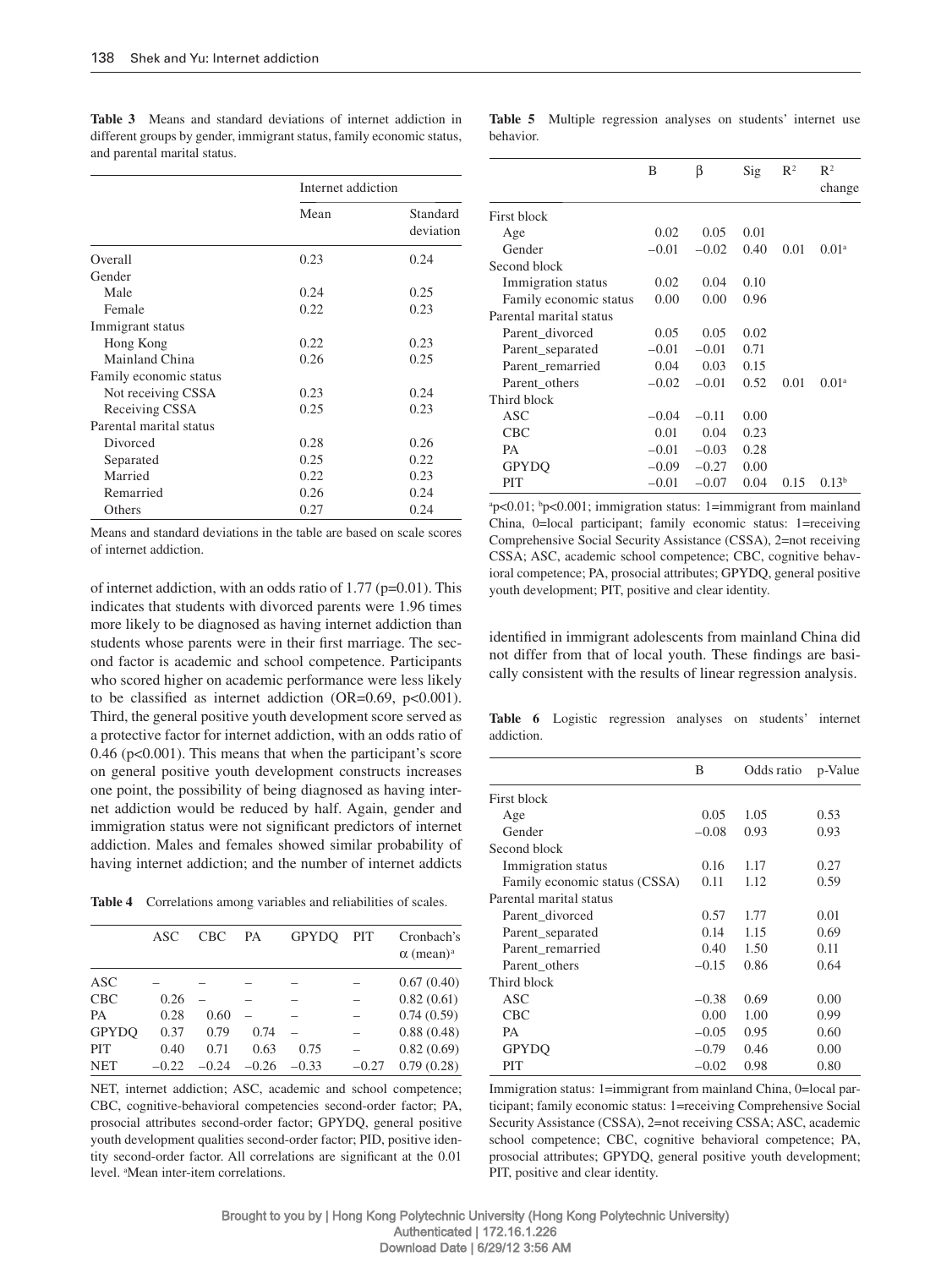# **Discussion**

 This study suggests that internet addictive behaviors in Hong Kong adolescents are prevalent. The results demonstrate that internet addiction has become a serious youth development issue, which requires wider attention from helping professionals and policy makers. It was found that an older age was a risk factor for internet addiction, while good academic and school performance, high general positive youth development score, and positive and clear self-identity predicted a low level of internet addictive behaviors. The identification of these factors would be helpful to develop preventive strategies for internet addiction among local adolescents in Hong Kong. In particular, the use of positive youth development program can be regarded as a promising strategy in preventing internet addiction.

Using Young's criterion, the present study found that  $26.4\%$  of the participated students can be identified as internet addicts. The percentages of adolescents displaying different problematic internet use behaviors ranged from 10.1% to 42.4%. Compared with previous prevalence data on Hong Kong adolescents, the present results are generally higher than the rates reported earlier by other researchers (16, 17) . Echoing Chan's study  $(16)$ , this finding indicates that overuse of the internet has become a serious problem for the adolescent population in Hong Kong, and that the problem has intensified in recent years. Clearly, the increasing use of internet in different areas for various purposes, easy accessibility of the internet and implicit or explicit encouragement for internet use for adolescents may contribute to the growing number of young internet addicts. As with other addictive disorders, internet addiction is associated with impaired peer and family relationship, low academic performance, and a range of psychological problems, including depression, low self-esteem, high sense of loneliness, and compulsivity. Therefore, there is an urgent need in Hong Kong society for researchers, educators, parents, and policy makers to work together to solve this issue.

Meanwhile, the Chinese version of Young's 10-item questionnaire demonstrated satisfying reliability and validity in the present study, as reflected in the high internal consistency and the negative relationships with a list of positive youth development constructs (i.e., evidence of construct validity). Different measures and cut-off criterion of internet addiction have led to the inconsistent prevalence rates reported in the literature. Given the results of the present study, the validated Chinese version of Young's 10-item internet addiction questionnaire appears to be a promising instrument to assess pathological use of the internet for Chinese people. Future studies may utilize a wider range of respondents from different Chinese populations to further establish norms and validate cut-off points for the interpretation of this scale based on rigorous research design. In addition, there is a need to look at the relationship between internet addictive behavior and other clinical problems.

 The present results also showed that, with age increases, adolescents tend to display more internet addictive behaviors. Previous studies suggest that compared to other age groups, internet addiction is more likely to happen in adolescence and young adulthood because young people who are in the process of psychological and personality development may be particularly vulnerable to fostering addictive behaviors. It is possible that, within adolescence, the desire to develop a sense of identity and the need to build up intimate relationship for adolescents become increasingly stronger as they grow older  $(33)$ . This may explain the finding that older adolescents showed more overuse of internet than younger adolescents. In addition, older adolescents tend to have more access to the internet either at home or in school than younger adolescents, which may also contribute to the positive association between age and internet addictive behaviors. The findings also suggest that early identification and prevention are important.

An unpredicted finding of this study is that internet addiction was unrelated to gender. Previous reports generally show that, as with other addictive behaviors, internet addiction is more common in males than in females. For example, Chou and Hsiao reported that only three out of a total of 54 internet addiction cases were female students based on a sample of more than 900 Taiwan college students (34) . Scherer (35) found that dependent internet users included a significant larger proportion of men  $(71\%)$  to women  $(29\%)$  than the non-dependent users (50% are men and women). As discussed earlier, different instruments and cut-off criterion of internet addiction used in different studies may contribute to the inconsistent findings. In fact, researchers have reported that males and females used the internet differently. For example, Young reported that men tended to seek out dominant activities online while women sought out close friendships and virtual communications online (36). Therefore, if the instrument mainly assesses the applications that are more frequently engaged by males, apparently there would be more males than females being diagnosed as internet addiction. Besides, there are views suggesting that gender difference in internet addiction may simply be due to the fact that more men than women use the internet worldwide (21). This may not be the case in Hong Kong. According to a recent report (37) , the percentage of male internet users  $(51.9\%)$  is only slightly higher than female users  $(48.1\%)$  in Hong Kong. With reference to adolescent population, the difference may be even smaller. Thus, the existence of gender difference among adolescents with internet addiction remains unclear and further work is needed.

It was found that having divorced parents significantly predicted internet addictive behavior. This is consistent with our prediction that non-intact family status may be a risk factor for internet addiction. Researchers have reported that children living with divorced parents tend to have high parent-adolescent conflicts and low levels of parent-child involvement, which would result in inadequate parental monitoring, and low family cohesion, which in turn would predict adolescents being predisposed to internet addiction (38). Moreover, adolescents who have conflicts with their parents often refuse to conform to the supervision of parents, including rules set for internet use. Lacking support from parents, adolescents living with divorced parents may seek social support from the interacting experiences on the internet. In fact, their excessive use of the internet may further aggregate their conflict with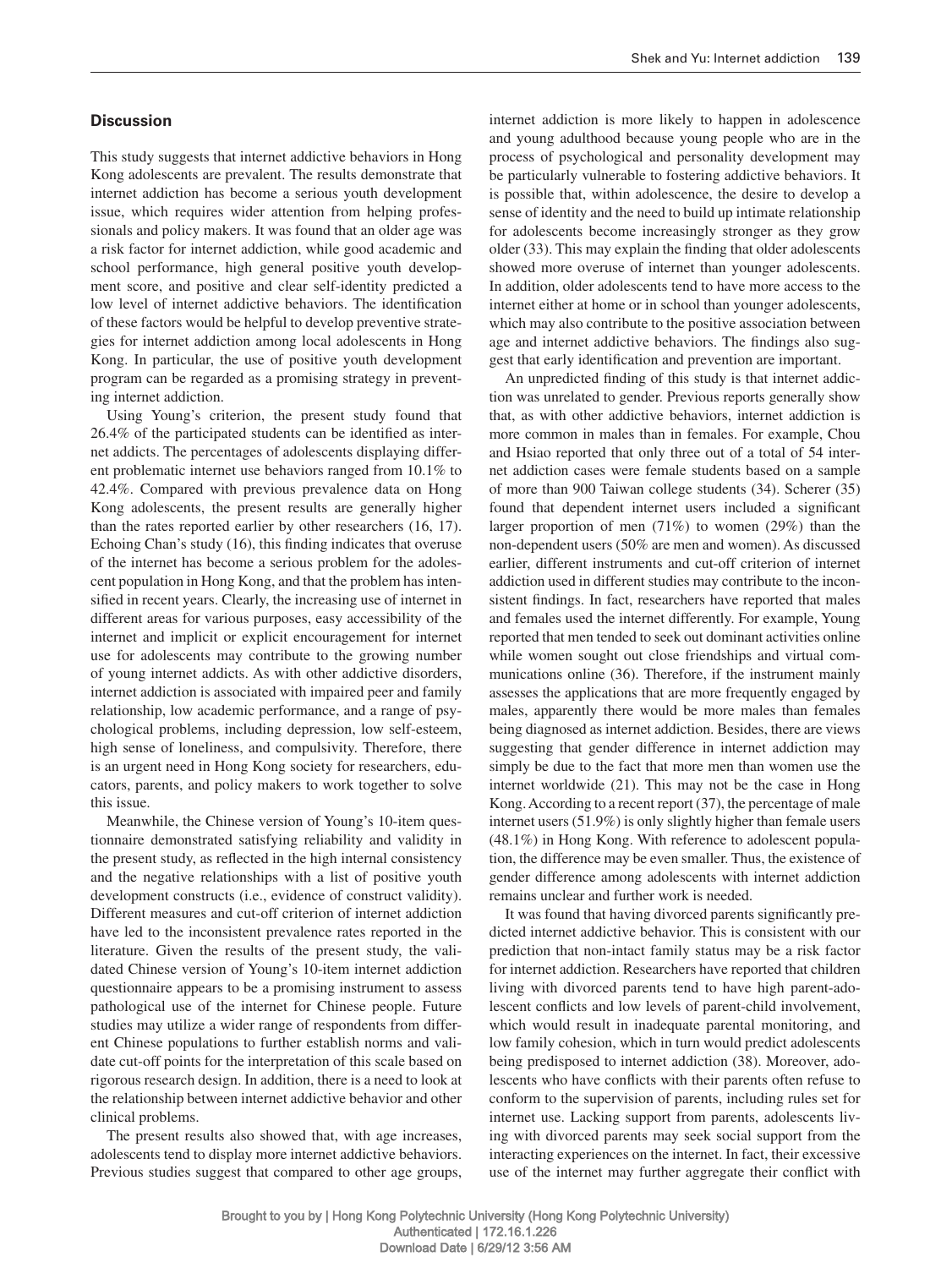parents, which forms a vicious circle between poor parentchild relationship and internet addiction, and makes the problem of addicting to the internet more difficult to solve  $(24)$ . The observation is also consistent with the previous findings that parenting and parent-child relational processes and psychological well-being in adolescents growing up in non-intact families than those in intact families (39, 40).

 Contrary to the hypothesis, immigrant youth from mainland China did not show more internet addictive behaviors than local adolescents. This indicates that immigrant youth may not have worse mental health status than local students in Hong Kong, despite the difficulties they might have encountered during adaptation. Researchers have found that positive youth development constructs, such as social competence and resilience, would help adolescents to cope with stress and adversity in a positive manner and prevent them from mental health problems  $(41-43)$ . It is possible that immigrant youth had a higher level of positive youth development than local students. In fact, this possibility has been supported by a recent study which showed that as compared to local youth, immigrant adolescents exhibited higher levels of self-control, empathy, assertiveness, and the ability to read social cues (44). It would be interesting to further compare other positive youth development indicators between local and immigrant adolescents, and to examine how these factors may contribute to the mental health of immigrant and local students, respectively. While the present findings are intriguing, they must be interpreted with caution because students' immigration status in this study was measured by asking for their place of birth. Therefore, the identified immigrant youth actually include both new immigrants and those who have lived in Hong Kong for many years. These "old" immigrant adolescents may have been adapted to the Hong Kong society as well as local youth. Future research could focus on the mental health of new immigrant adolescents.

One of the most remarkable findings of the present study is the negative relationships between different positive youth development constructs and adolescent internet addiction. Participants who had higher academic and school competence, scored higher on the general positive youth development indicator, and had clearer and more positive identity, display less internet addictive behaviors. This provides evidence for positive youth development as a protective factor for adolescent problem behavior, including internet addiction. The implication is that internet addiction may be prevented through promoting positive youth development. Shek and Yu have reported that participants of the Project P.A.T.H.S., a program that aims to promote holistic positive development among adolescents, displayed higher levels of positive youth development and stronger ability to control internet use, compared to students without joining the program (30). However, the question of whether the improved self-control over internet results from the enhancement of different positive youth development constructs is not directly examined. The present finding that positive youth development constructs significantly predicted low probability of internet addiction provides a positive answer to this question. More in-depth studies are

needed to further examine how positive youth development constructs help to prevent internet addictive behaviors.

 In summary, based on a large sample of secondary school students, this study examined the prevalence of internet addiction among Hong Kong adolescents and its relationship with a variety of psychosocial factors. It demonstrated that problematic use of the internet has become an emergent youth problem in Hong Kong, which deserves more attention from researchers and professionals. It was found that age and having divorced parents were risk factors for youth internet addiction while high academic competence, general positive youth development, and positive and clear identity prevented adolescents from developing internet addiction. Preventive strategies must be developed and implemented in a timely manner, with the identified risk and protective factors being considered. Such prevention programs/policies could incorporate age-specific components. More importantly, programs that promote positive youth development, such as the Project P.A.T.H.S., may represent a promising direction for preventing internet addiction among adolescents in the future (45, 46) . In view of the lack of preventive and positive youth development programs in Hong Kong (47–49), there is a need to re-think about how positive youth development may help to reduce adolescent developmental problems in Chinese adolescents.

#### **Acknowledgments**

The preparation for this paper and the Project P.A.T.H.S. were financially supported by the Hong Kong Jockey Club Charities Trust.

# **Conflict of interest statement**

Authors' conflict of interest disclosure: The authors stated that there are no conflicts of interest regarding the publication of this article. Research funding played no role in the study design; in the collection, analysis, and interpretation of data; in the writing of the report; or in the decision to submit the report for publication. **Research funding:** None declared.

**Employment or leadership:** None declared.

**Honorarium:** None declared.

#### **References**

- 1. Young KS. Internet addiction: symptoms, evaluation, and treatment. In: Van de Creek L, Jackson T, editors. Innovations in clinical practice: a source book, vol. 17. Sarasota, FL: Professional Resource Press, 1999.
- 2. Young KS, Rogers RC. The relationship between depression and internet addiction. Cyberpsychol Behav 1998;1:25-8.
- 3. Kaltiala-Heino R, Lintonen T, Rimpelä A. Internet addiction? Potentially problematic use of the internet in a population of 12-18 year old adolescents. Addict Res Theory 2004;12:89-96.
- 4. Yen JY, Ko CH, Yen CF, Wu HY, Yang MJ. The comorbid psychiatric symptoms of internet addiction: attention deficit and hyperactivity disorder (ADHD), depression, social phobia, and hostility. J Adolesc Health 2007:41:93-8.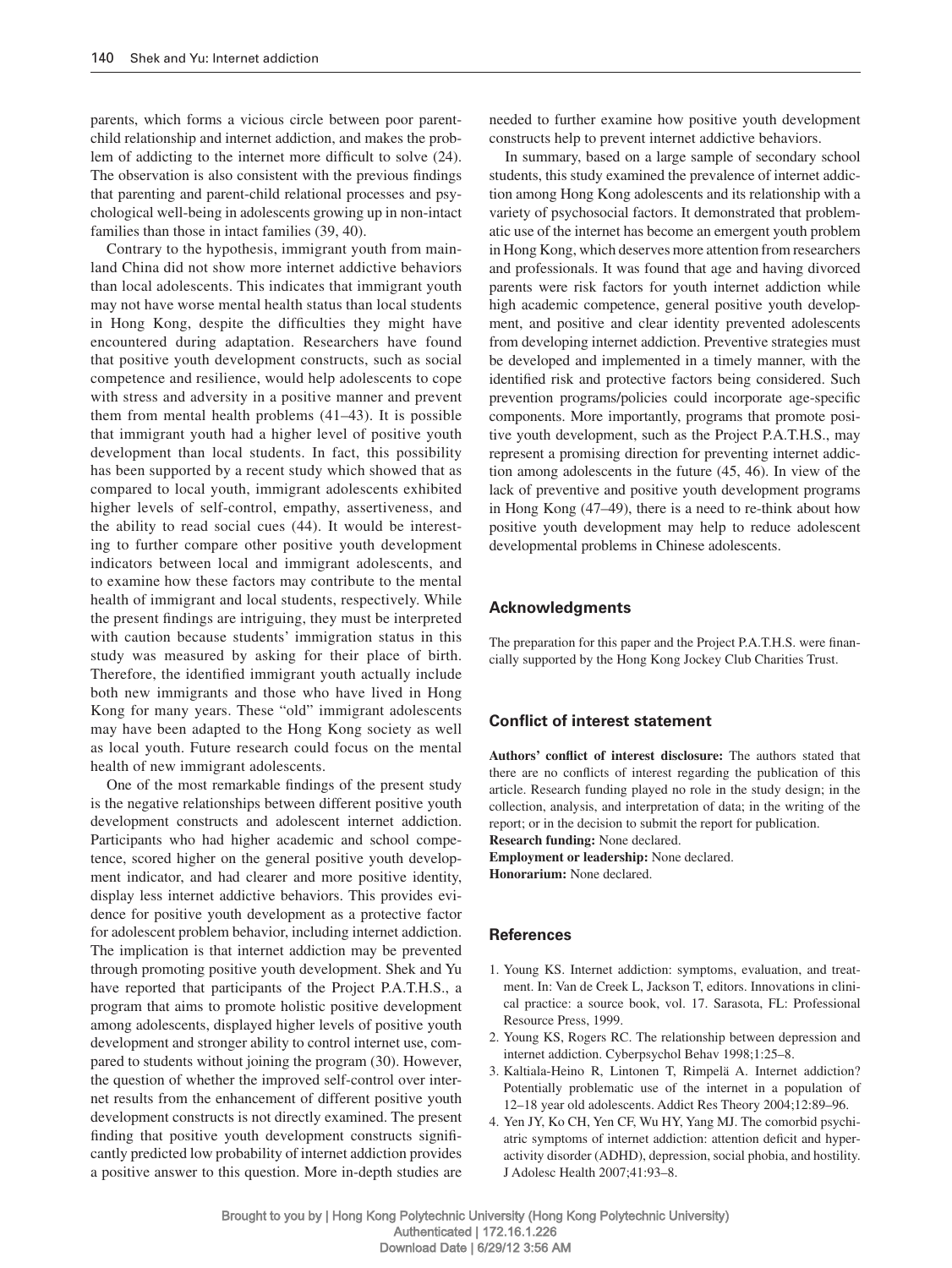- 5. Young KS, Nabuco de Abreu C, editors. Internet addiction: a handbook and guide to evaluation and treatment. Hoboken, NJ: John Wiley & Sons, 2010.
- 6. Beard KW. Internet addiction: a review of current assessment techniques and potential assessment questions. Cyberpsychol Behav 2005;8:7-14.
- 7. Aboujaoude E, Koran LM, Gamel N, Large MD, Serpe RT. Potential markers for problematic internet use: a telephone survey of 2513 adults. CNS Spectr 2006;11:750-5.
- 8. Niemz K, Griffiths M. Prevalence of pathological internet use among university students and correlations with self-esteem, the General Health Questionnaire (GHQ), and disinhibition. Cyberpsychol Behav 2005;8:562-70.
- 9. Johansson A, Götestam KG. Internet addiction: characteristics of a questionnaire and prevalence in Norwegian youth (12–18) years). Scand J Psychol 2004;45:223-9.
- 10. Lee M, Ko Y, Song H, Kwon K, Lee H, Nam M, Jung I. Characteristics of internet use in relation to game genre in Korean adolescents. Cyberpsychol Behav 2007;10:278-85.
- 11. China Internet Network Information Center. Statistical report on internet development in China 2009. China Internet Network Information Center, 2009. Retrieved from: http://www.cnnic.cn/. Accessed 18 February, 2011.
- 12. Cao F, Su L. Internet addiction among Chinese adolescents: prevalence and psychological features. Child Care Health Dev 2007;33:275 – 81.
- 13. Ni X, Yan H, Chen S, Liu Z. Factors influencing internet addiction in a sample of freshmen university students in China. Cyberpsychol Behav 2009;12:327-30.
- 14. Yang SC, Tung CJ. Comparison of internet addicts and nonaddicts in Taiwanese high school. Comput Hum Behav 2007;23:79-96.
- 15. Tsuen Wan Center, Chinese YMCA of Hong Kong. Study on adolescents' internet using behaviors. Hong Kong: Tsuen Wan Center, Chinese YMCA of Hong Kong, 2004.
- 16. Chan TF. Cyber risk of Hong Kong youngsters. J Youth Stud 2004;7:155-68.
- 17. Shek DT, Tang VM, Lo CY. Internet addiction in Chinese adolescents in Hong Kong: assessment, profiles, and psychosocial correlates. Scientific WorldJournal 2008;8:776-87.
- 18. Leung L. Net-generation attributes and seductive properties of the internet as predictors of online activities and internet addiction. Cyberpsychol Behav 2004;7:333-48.
- 19. Hur MH. Demographic, habitual, and socioeconomic determinants of internet addiction disorder: an empirical study of Korean teenagers. Cyberpsychol Behav 2006;9:514-25.
- 20. Griffiths MD. Internet addiction: does it really exist? In: Gackenbach J, editor. Psychology and the internet: intrapersonal, interpersonal, and transpersonal implications. New York, NY: Academic Press, 1998:61-75.
- 21. Morahan-Martin JM, Schumacker P. Incidence and correlates of pathological internet use. Comput Human Behav 2000:16:13-29.
- 22. Kandell JJ. Internet addiction on campus: the vulnerability of college students. Cyberpsychol Behav 1998;1:11-7.
- 23. Ary DV, Duncan TE, Biglan A, Metzler CW, Noell JW, Smolkowski K. Development of adolescent problem behavior. J Abnorm Child Psych 1999;27:141-50.
- 24. Yen JY, Yen CF, Chen CC, Chen SH, Ko CH. Family factors of internet addiction and substance use experience in Taiwanese adolescents. Cyberpsychol Behav 2007;10:323-9.
- 25. The Hong Kong Federation of Youth Groups. The population poser: how do young new arrivals from mainland China adapt?

Hong Kong: The Hong Kong Federation of Youth Groups, 1995.

- 26. Chan J, editor. A survey study on the psychological adaptation of newly arrived students from mainland China. Hong Kong: Aberdeen Kai-Fong Welfare Association Social Service Center, 1999.
- 27. Shek DT. Positive youth development and behavioral intention to gamble among Chinese adolescents in Hong Kong. Int J Adolesc Med Health 2010;22:163-72.
- 28. Sun RC, Shek DT. Life satisfaction, positive youth development and problem behaviour among Chinese adolescents in Hong Kong. Soc Indic Res 2010;95:455-74.
- 29. Sun RC, Shek DT. Positive youth development, life satisfaction and problem behavior among Chinese adolescents in Hong Kong: a replication. Soc Indic Res 2012;105:541–59.
- 30. Hawkins JW, Brown EC, Oesterle S, Arthur MW, Abbott RD, Catalano RF. Early effects of communities that care on targeted risks and initiation of delinquent behavior and substance use. J Adolesc Health 2008;43:15 – 22.
- 31. Shek DT, Yu L. Prevention of adolescent problem behavior: longitudinal impact of the Project P.A.T.H.S. in Hong Kong. Scientific WorldJournal 2011;11:546-67.
- 32. Shek DT, Ma CM. Dimensionality of the Chinese positive youth development scale: confirmatory factor analyses. Soc Indic Res 2010;98:41-59.
- 33. Waterman AS. Identity development from adolescence to adulthood: an extension of theory and a review of research. Dev Psychol 1982;18:341-58.
- 34. Chou C, Hsiao MC. Internet addiction, usage, gratifications, and pleasure experience – the Taiwan college students ' case. Comput Educ 2000;35:65-80.
- 35. Scherer K. College life online: healthy and unhealthy internet use. J College Stud Dev 1997;38:655-65.
- 36. Young KS. Internet addiction: the emergence of a new clinical disorder. Cyberpsychol Behav 1998;1:237-44.
- 37. Asia Pacific Internet Research Alliance. Internet in Asia Pacific region: a comparative report, 2008. Retrieved from: http://www. macaointernetproject.net/pdf/APIRA/Internet\_in\_Asia\_Pacific\_ Region\_20081225.pdf. Accessed 7 May, 2011.
- 38. Nelson BV, Patience TH, MacDonald DC. Adolescent risk behavior and the influence of parents and education. J Am Board Fam Pract 1999;12:436-43.
- 39. Shek DT. Intact and non-intact families in Hong Kong: differences in perceived parental control processes, parent-child relational qualities, and adolescent psychological well-being. J Divorce Remarriage 2007;47:157 – 72.
- 40. Shek DT. Perceived parental control processes, parent-child relational qualities, and adolescent psychological wellbeing in intact and non-intact families: longitudinal findings in the Chinese culture. J Divorce Remarriage 2008:49: 171-89.
- 41. Catalano RF, Berglund ML, Ryan JA, Lonczak HS, Hawkins JD. Positive youth development in the United States: research findings on evaluations of positive youth development programs. Prev Treat 2002;5:1-111.
- 42. Fergus S, Zimmerman MA. Adolescent resilience: a framework for understanding healthy development. Annu Rev Public Health 2005;26:399-419.
- 43. Shek DT, Ma HK, editors. Special issue: evaluation of the Project P.A.T.H.S.: replications. Scientific WorldJournal 2010;10: 178 – 272.
- 44. Wong FK, Yan P, Lo E, Hung M. Mental health and social competence of mainland Chinese immigrant and local youth